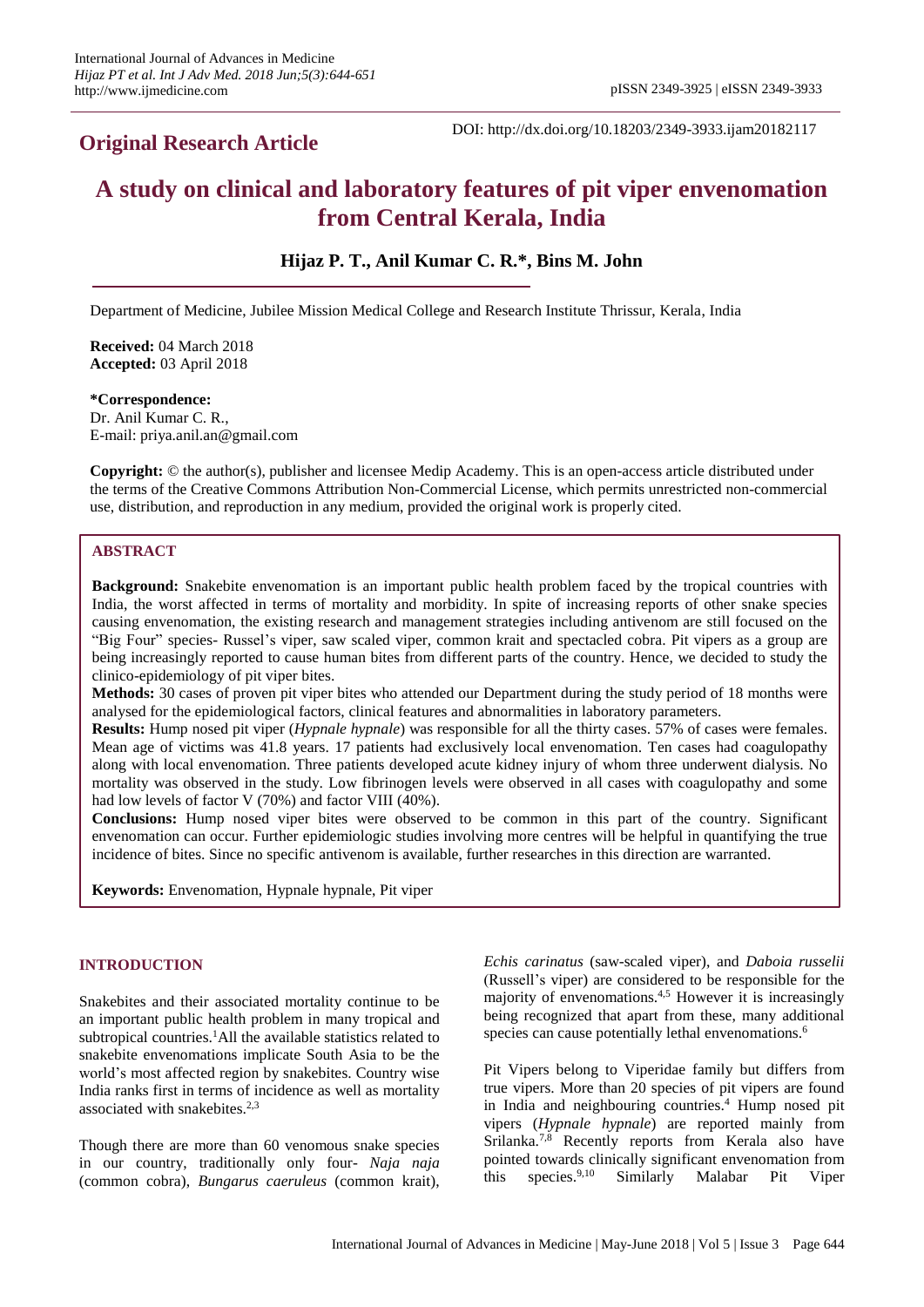(*Trimeresurus malabaricus*) also has been implicated in envenomations from Karnataka.<sup>11</sup> In the wake of these reports it was felt a need to study the clinical manifestations and abnormalities in laboratory parameters along with mortality figures (if any) in proven pit viper bites.

#### **METHODS**

The study was a Hospital-based observational study carried out for 18 months (April 2014 to September 2015).

#### *Inclusion criteria*

- A proven case of pit viper bite
- Age: 15 years and above

A proven case is defined as those bite cases in which the snake has been brought and has been identified as pit viper by the investigator.

#### *Exclusion criteria*

Any pre-existing disease known to cause coagulopathy/bleeding according to history.

30 cases of pit viper bites admitted over the study period were enrolled.

The study population was selected from the cases of snake bite presented to the hospital. We analysed only those patients who have brought the concerned snake. If the species is identified as any of the pit viper species then the patient was enrolled in the study after getting a written and informed consent.

#### *Methodology*

Data was collected employing a proforma. All the basic sociodemographic details were collected with special focus on the geographic location and the setting in which the bite occurred- timing, locality etc. An initial clinical assessment was carried out to look for any evidence of local or systemic envenomation.

Patients were also monitored for the development or worsening of features of envenomation every day. Special attention was given to progression of local reactions, daily urine output and obvious bleeding manifestations.

All the basic investigations were sent at admission including preliminary coagulation tests bleeding time (BT) and clotting time (20min WBCT).

Baseline values of prothrombin time (PT) and activated partial thromboplastin time (APTT) were also obtained for every patient. Bleeding time (BT) and clotting time (20min WBCT) was done at 6th hourly intervals during the initial 24 hours and repeated everyday thereafter. If the screening tests are found to be abnormal at any time during the hospital stay then specific tests were carried out to identify the pathology causing derangement in these parameters. If bleeding time was prolonged then we did platelet count measurements. Similarly if CT was prolonged we tested the prothrombin time (PT) and activated partial thromboplastin time (aPTT). In these group of patients we kept the plasma separated and frozen. The preserved samples were subsequently used to carry out detailed coagulation studies including coagulation factor assays and mixing studies.

#### *Mixing studies using pooled normal plasma*

This technique was done to infer the presence of any clotting factor inhibitor. The plasma sample with a deranged coagulation profile (PT/APTT) is mixed with PNP (pooled normal plasma) which contains all the clotting factors.

#### *Principle*

In the presence of inhibitor the deranged parameters fail to normalize. On the other hand if it was a clotting factor deficiency addition of normal plasma will correct the deranged parameters.

Urine output and serum creatinine measurements were monitored daily to detect any ongoing or evolving renal dysfunction. In patients with a renal dysfunction the daily urine output and the number of dialysis done were recorded.

Local reactions were categorized depending on the severity. The number of patients requiring surgical management for the local envenomation were also recorded.

Details regarding the treatment modalities employed for the management of these cases were analysed and recorded. Outcome measures including mortality if any were also looked for.

#### *Statistical analysis*

The data obtained were entered into Microsoft Excel after coding for the variables. All analysis was carried out using the statistical software SPSS (Version 20). Mean was used as the measure of central tendency and standard deviation was used as measure of dispersion for descriptive statistics.

#### **RESULTS**

Out of 634 cases of snakebites reported to the hospital, pit vipers were responsible in 33 cases, of which 30 cases were included applying the inclusion criteria (Figure 1).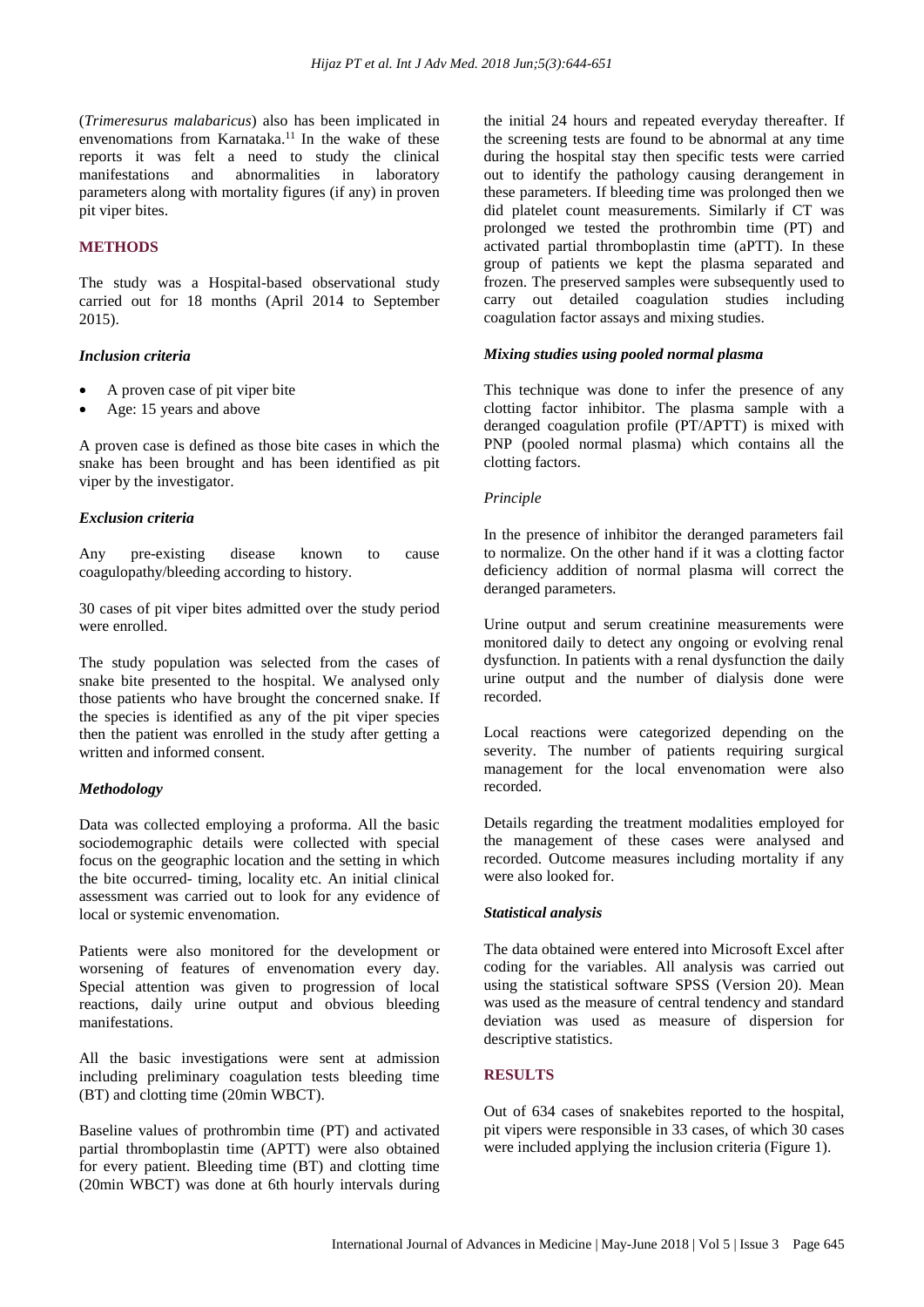

**Figure 1: Flow-chart showing outline of the study.**

The mean age of the cases was 41.87±16.03 years. The majority (73.3%) belonged to the age group 25-65 years. Females dominated with 57% against 43% males. The majority of victims were house wives and farmers. All the patients in this study were bitten by Hypnale hypnale or the hump nosed pit viper (HNV) (Figure 2).



**Figure 2: Hump-nosed pit viper showing the pit organ (red arrow).**

Most of the bites occurred in the evening between 4pm and 8pm. The boundaries however extended to early morning bites at 4.00 am and nocturnal bites at 12.00 am. The monthly distribution showed a maximum of 5 cases in October2014 and 4 cases each in December2015 and August 2015. Bites were relatively infrequent during January to June 2015. All the cases were reported from rural locations and all the bites were sustained from outdoor locations. The location of the bites included the vicinity of houses (43.3%), plantations (20%), rubber estates, and roads (13.3% each) and forests (10%). Almost 73% patients had applied tourniquet as a first-aid measure. Only 2 out of 30 patients sought traditional remedies before arriving hospital.

Lower limbs were bitten more than upper limbs. A definite bite mark was observed in 83.3% of cases. Transient bleeding from the bite site was observed in 66.7% of cases while others did not have any bleeding at all. The most common clinical outcome of HNV bites in this study is local envenomation with/without systemic manifestation (Table 1).

#### **Table 1: Local reactions among pit viper bite patients.**

| <b>Type of local reaction</b>                         | No: of<br>cases | Percentage |
|-------------------------------------------------------|-----------------|------------|
| N <sub>il</sub>                                       | 2               | 6.67       |
| Oedema, tenderness or<br>warmth not crossing joint    | 8               | 26.67      |
| Oedema, tenderness or<br>warmth crossing one joint    | 14              | 46.67      |
| <b>Bleb</b> formation without<br>gangrene             |                 | 3.33       |
| Gangrene with or without<br>any of the above features | 5               | 16.67      |
| Total                                                 | 30              | 100        |

Two cases did not have any local reaction. Five patients had severe local reaction with gangrenous changes (Figure 3).



**Figure 3: A bleb with gangrenous changes following pit viper bite.**

Involvement of the axillary or inguinal nodes were seen in 36.7% patients. Nausea and vomiting were seen in 4 cases whereas abdominal pain was observed in 2 cases. No bleeding manifestations were observed.



**Figure 4: Pattern of coagulopathy.**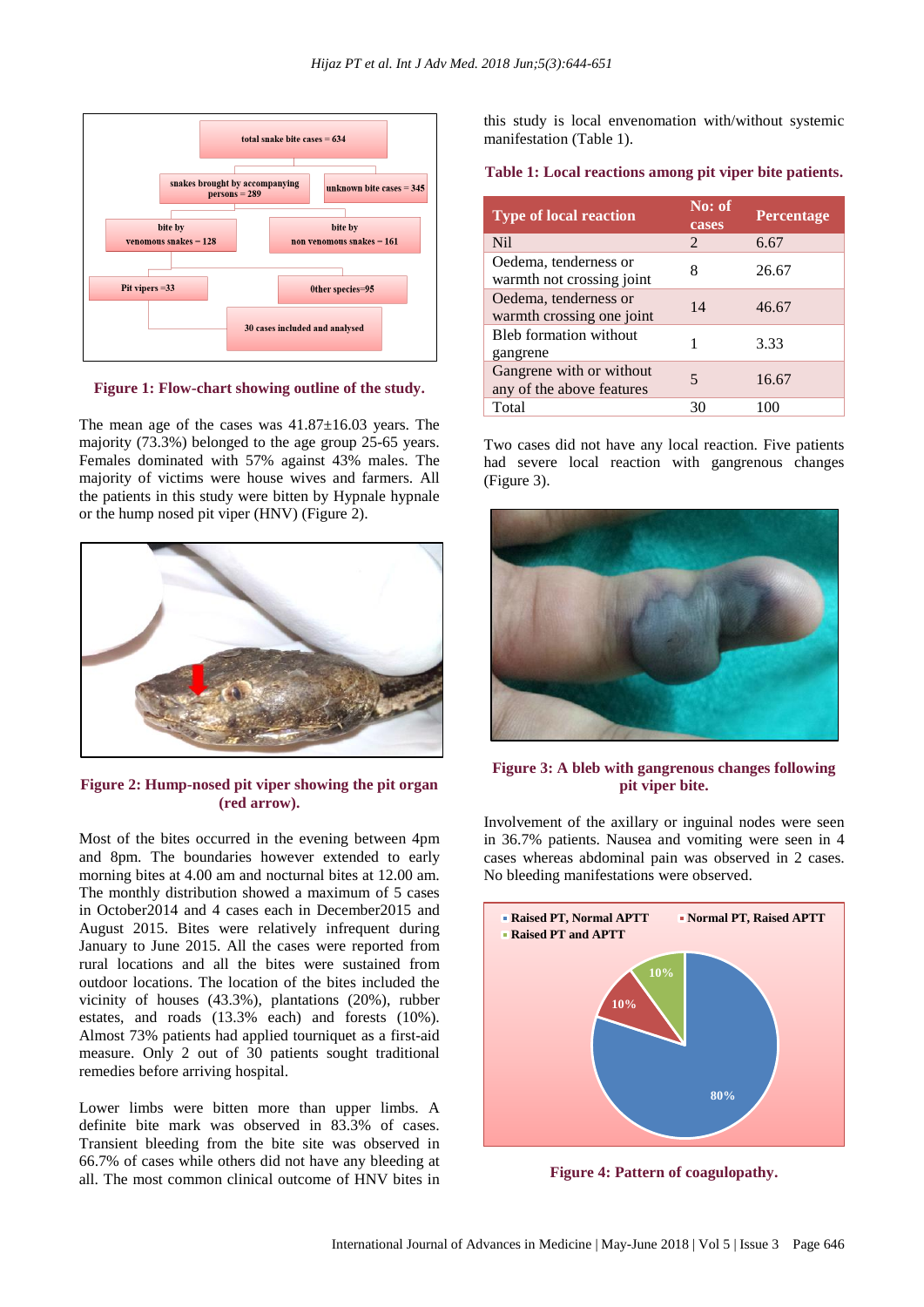Bleeding time remained normal in all subjects throughout the hospital stay. Two subjects with a prolonged clotting time showed normalization within 48 hours. For other subjects, the clotting time remained prolonged for many days. One subject had a prolonged PT and APTT on admission. Pattern of coagulopathy shown in Figure 4.

Out of 30 cases, 10 had deranged lab parameters of coagulation at some point of time during hospital stay though none showed any clinical evidence of bleeding. On direct mixing with pooled normal plasma, the deranged coagulation parameters got corrected in all cases. The mean delay in onset of coagulopathy was 20.9±23.3 hours after the bite. The mean duration of coagulopathy was 5.4±2.95 days.

Fibrinogen levels were below normal in all patients with coagulopathy, ranging from 36.4 mg% to 183.3 mg%. Factor V deficiency was the commonest (70%) followed by Factor VIII (40%) deficiency. The mean values of Factor V and VIII among these patients were 36.61±22.32% and 55.19±19.09% respectively.

With regard to renal function three patients met the criteria for acute kidney injury (AKI). Two of them were having oliguric AKI and had to be put on dialytic support. The patient with non-oliguric AKI had a normalized serum creatinine after 4 days of the bite. The duration of AKI in the other two patients lasted for 23 and 14 days before they attained normal renal parameters.

More than half of our patients received corticosteroids either oral, parenteral or parenteral followed by an oral tapering course. Among those with coagulopathy all except two patients were given FFP transfusion.

Local envenomation was seen in 93.3% cases. Exclusively local reaction without any systemic manifestations was observed in 56.7% cases. No mortality was noted in the study.

#### *Factors related to outcome measures*

#### *Factors related to local reaction*

The mean age of patients with local reaction was  $42.39\pm16.07$  years which was slightly higher than those without local reaction. The delay in reaching healthcare facility was marginally higher in those with local reaction. The mean total count among cases with local reaction was 9426.79±2895 which was higher than those without local reaction. The platelet count was slightly lower in those with a local reaction. These four parameters when assessed by independent t test but statistically did not show significance as predictors of local reaction.

Chi-square test was used to check if there was significant association between variables like gender, diabetes and hypertension with severity of local reaction. It was found that female gender had statistically significant association with severity of local envenomation ( $\chi^2$ =13.066, p= 0.011). Diabetes ( $\chi^2$ = 0.879, p=0.928) and hypertension  $(\chi^2$ = 1.320, p=0.858) did not show any association with local reaction.

#### *Factors related to coagulopathy*

Independent t test was done to check for the association between age, delay in reaching hospital, TLC at admission and platelet count with coagulopathy but were not statistically significant.

Chi square test revealed that females were 2.3 times more prone to develop coagulopathy after HNV bite (OR=2.33, 95% CI: 0.466-11.693).

#### *Factors related to AKI*

Independent t test was done to check for the association between age, delay in reaching hospital, TLC at admission and platelet count with AKI. The mean age of cases was higher among those with AKI  $(47.33\pm16.78)$ years) compared to cases without AKI (41.26±16.16 years) though this observation was not statistically significant (t= $-0.597$ , p= $0.601$ ). Similarly, the mean delay in reaching hospital was higher in those who developed AKI  $(160.00 \pm 160.390 \text{ min})$  than who did not develop (68. 70  $\pm$  28.74 min) which again did not attain statistical significance (t=-0.984,  $p=0.428$ ). There was however a statistically significant association between a high TC and developing AKI ( $t=$  -2.599, p=0.015). The platelet count did not show much difference between those with or without AKI.

The association between gender, diabetic status and hypertension with AKI was analysed using Chi-square test. 7.7% of male patients and 11.8% of females developed AKI. Similarly, One out of two diabetics and one out of three hypertensives developed AKI. However, none of these observations had statistical significance. According to risk estimates hypertensives were 6.25 times more prone for ARF after HNV bites than people without hypertension (OR=6.25, 95% CI: 0.380-102.76) whereas diabetics are 13 times at higher risk of AKI (OR=13, 95% CI: 0.572-295.206).

#### *Factors predicting duration of hospital stay*

Linear regression was done to assess the relation between duration of hospital stay and quantitative variables including age, delay in reaching hospital and TLC.

Age of the patient did not have statistically significant effect on the duration of hospital stay  $(B=0.075,$ p=0.594).

The delay in reaching hospital however showed statistically significant correlation with the duration of hospital stay on linear regression analysis (B=0.151,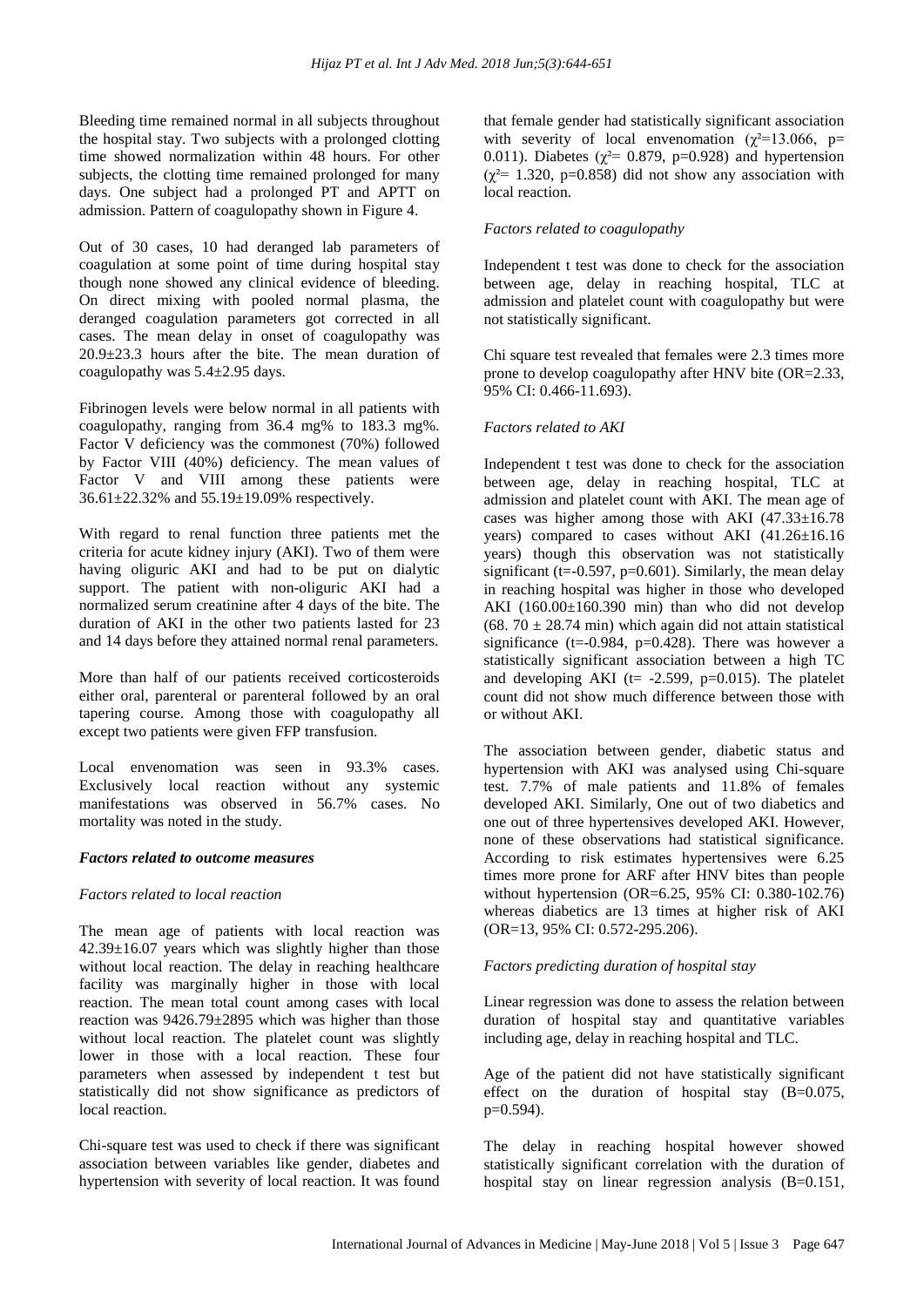p=0.000). Hence a longer delay to reach healthcare facility correlated well with a prolonged duration of hospital stay.

Similarly, the total leucocyte count also showed significant correlation with duration of hospital stay on linear regression analysis  $(B=0.002, p=0.037)$ . It implies that a higher leucocyte counts directly correlates with a prolonged hospital course in HNV envenomation.

Chi-square test was done for exploring any association between gender, diabetic and hypertension status with that of duration of hospital stay. Female gender was associated with a longer duration of hospital stay  $(\chi^2)$  $=7.941$ ,  $p = 0.047$ ). Both diabetic status and hypertension however did not show any significant association with a prolonged hospital stay.

#### **DISCUSSION**

A total of 634 snakebites were admitted in the hospital during the study period. Pit vipers were responsible for 33 out of 128 cases of bites in which a venomous snake was identified thus contributing to 25.8%. Hence it is evident that pit vipers are relatively abundant in this part of India. Other recent studies have also reported pit vipers from Kerala causing envenomation. Srilankan studies have documented Hypnale species to be the most common cause of envenoming in that country. The incidence rate observed in this study should provoke further research to firmly establish the public health importance of pit viper envenomation in India particularly in the south.

In this study, majority of pit viper cases were females (57%). This was unlike most of the other studies which reported higher proportion of males.12,13 Data from Kottayam, Kerala also showed a male preponderance of 58% among 586 snake bite victims.<sup>14</sup> One plausible explanation for a female predominance in this study is that a larger number of people were bitten from near their houses which makes females at slightly higher risk. It has been proven from Indian and Srilankan studies that hump nosed vipers are seen in proximity to human settlements and lower altitudes than other pit viper species. $15,16$ 

The mean age of victims in this study was 41.87 years. The mean age of the study population from across the country ranged from  $32$  to  $44$  years.<sup>12,14,17,18</sup> Two Srilankan studies focusing on pit viper epidemiology have recorded a median age of 37 and 39 years.<sup>19,20</sup>

The increased incidence of HNV bite among housewives noticed in our study can be explained by the propensity of this species to dwell near human settlements as was observed by Maduwageet al.<sup>21</sup>

All the 30 victims in this study were bitten by hump nosed pit viper (HNV). No other species were seen in this part of Kerala though there are zoological data reporting the presence of other species in Kerala like Trimeresurus macrolepis (Large-scaled Pit Viper) and Trimeresurus malabaricus (Malabar Pit Viper).

Seasonal variation in the incidence of bites by pit viper was also noted in this study. Cases were more in the 2nd half of the year after June. This is a common trend observed in most of the studies of snake bite epidemiology regardless of the species concerned.12-14 Cases were comparatively few in the months of January to March. However previous studies on HNV bites did not examine the seasonal preponderance of bites.

The delay in reaching hospital ranged from as short as 30 minutes to as long as 345 minutes with a mean of 78 minutes. However majority of our patients reached within 2 hours of sustaining the bite. Similar observation was also made by Suchitra et al.<sup>14</sup> A long delay in one of our patient was because of going to a traditional treatment centre initially and spending about 4 hours there. Data from Vellore showed that only 76% of snake bite cases were hospitalized within 24 hours.<sup>18</sup>

First aid measures were taken by most of the victims. Only 3 patients didn't resort to any first aid. Tourniquet was tied by 27 patients (90%). Among them 5 had tried cutting the bite site with a sharp object like razor blade.

A definite bite mark was observed in 25 out of 30 cases. In HNV bites Maduwage et al documented bite marks in all 93 cases.<sup>15</sup> The visibility of bite marks may be masked in some cases where the local reaction is severe with gangrenous changes and if the bite site has been cut with sharp objects.

A transient bleeding from the bite site was relatively common, observed in 67% of cases in this study. In all cases bleeding was short lasting that subsided within 2 hours without any specific interventions. Local bleeding lasting for more than 10minutes was reported in 5 out of 93 cases (5.3%) by Maduwageet al.<sup>19</sup> Premawardena reported local oozing in 21.4% of HNV bites.<sup>20</sup>

Local reactions were almost universal in pit viper bites. Two patients did not have any local features. Majority had swelling, warmth and tenderness which in about half of the patients crossed one joint proximal to the site of bite. Five cases had severe gangrenous changes which required surgical treatment in most of them. In present study 17 cases (57%) had exclusively local reaction without systemic features. Another 11 cases (37%) had local reaction along with systemic envenomation. Hence the total prevalence of local reactions in our study was very high about 94%. Thus, it is observed that local envenomation which may lead to tissue necrosis is the most common clinical outcome of envenomation by this species. The predictors of local envenomation in these cases is further analysed below. This observation is consistent with other studies on HNV bites which also have shown that local reactions are the most common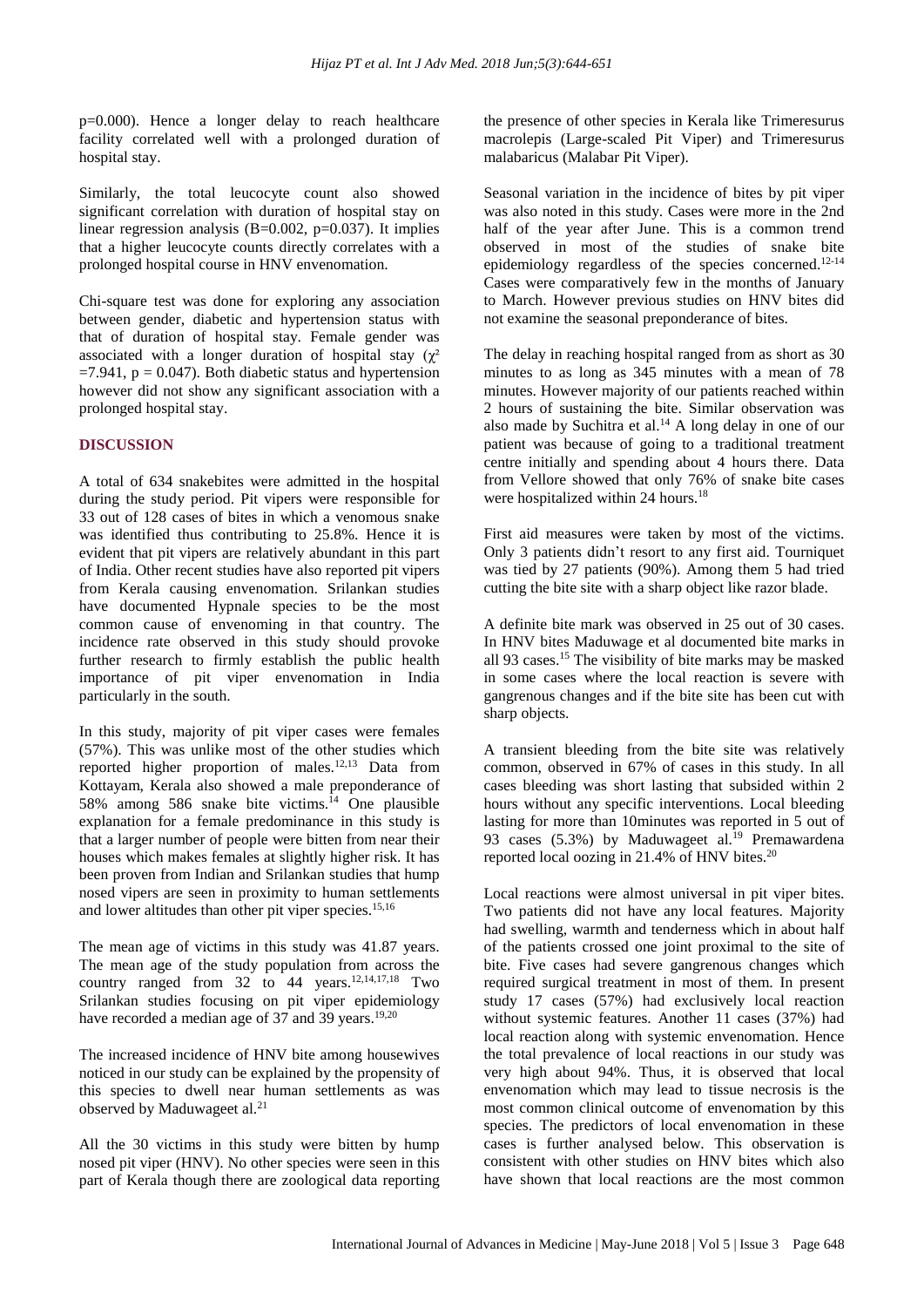morbidity associated with envenomation. Ariaratnam et al and Maduwage et al reported local reactions in 91% and 86% respectively.15,19 Premawardena reported local envenomation with swelling in all cases of  $HNV<sup>20</sup>$  There are many reports of cases with severe local reaction going for amputation and skin grafting following HNV bites. $20,21$ 

In spite of local reaction, regional lymphadenopathy was not seen in most of the cases in our study. It was noted in 36.7% of cases. The reported incidence of lymphadenopathy in HNV bites by Maduwage et al was  $10.8\%$  which is lesser than that obtained in this study.<sup>19</sup> Sellahewa reported 24.2% of cases having lymphadenopathy among 62 cases. <sup>22</sup> The same author, from a larger study of 1543 cases showed 26.8% of lymphadenopathy.<sup>23</sup> The most common symptoms observed with HNV bites was nausea and vomiting seen in 4 cases while abdominal pain in 2 cases. None of our patients had fever or headache which was however reported in a study from Srilanka.<sup>19</sup>

Only one patient had thrombocytopenia on admission. Platelet counts were to be repeated only in those cases where there was a prolongation of BT values which did not occur in any of the cases at any time during the hospital stay. However, one patient had prolonged clotting time at admission itself. She reported to the hospital only 6 hours after the bite. The number of cases with prolonged CT increased at subsequent measurements. Hence there were 4, 5, 7 and 9 cases with prolonged CT at 6, 12, 18 and 24 hours after the bite respectively. However, 2 cases had normalization of their CT at 48 hours without any treatment. One case developed prolongation of CT at 84 hours after the bite. The patient who had prolongation of CT at admission showed prolongation of both PT and APTT at admission itself. None of the others had deranged PT or APTT at admission. Overall 10 patients developed coagulopathy at some point during hospital stay. The delay in the development of coagulopathy ranged from as early as 6 hours to as late as 84 hours. The mean delay was 20.9±23.3hours after the bite. 80% of cases who developed coagulopathy did so within 6 and 24 hours after the bite. The most common pattern of coagulopathy was prolongation of both PT and APTT. But one case each had a prolonged PT alone and a prolonged CT alone. The prevalence and pattern of coagulopathy seen in this study is consistent with the findings of Ariaratnam et al who found 39% coagulopathy in301 cases of HNV bites. <sup>23</sup> Premawardena et al also found prolongation of CT in 21% cases but contrary to our findings PT and APTT values were normal in those cases. <sup>22</sup> They postulated excessive fibrinolysis to be the pathologic mechanism for coagulopathy as further evidenced by low fibrinogen levels.

With regard to renal function, two patients had decreased urine output from admission onwards. An elevated serum creatinine was observed in 2 patients on admission and in 3 patients at 24 and 48 hours after the bite. One patient had a maintained urine output though her creatinine values remained elevated. She was a known diabetic as well as hypertensive. The incidence of AKI in this study thus stands at 10%. The duration of AKI in these patients ranged from 4 days to 23 days. The two oliguric patients were subsequently taken up for hemodialysis. The third patient showed a spontaneous resolution of her renal dysfunction as evidenced by her falling creatinine levels after 4 days. With dialytic support both of these cases showed a gradual resolution of AKI with steadily increasing urine output and a fall in serum creatinine. The two patients had 18 and 9 cycles of hemodialysis. The duration of renal dysfunction was 23 and 14 days in these two cases. The prevalence of AKI in this study was similar to that observed by Ariaratnam et al from Srilanka<sup>21</sup>

Of the 11 cases with systemic envenomation 8 had only coagulopathy, 2 had both coagulopathy and AKI while one patient had only AKI. Hence the incidence of coagulopathy in HNV as per this study is 30% and that of AKI is 10%.

#### *Coagulation studies*

Initial mixing study using pooled normal plasma corrected the deranged coagulation profile in all the 10 cases with coagulopathy. This screening method is used to infer the presence of any coagulation inhibitors. Subsequently factor assays were done to look for percentage activities of factors V, VII, VIII, IX and X. It was found that 70% of the cases had a lower than normal levels of factor V whereas 40% of them had lower levels of factor VIII. One patient who had an isolated prolongation of apt had lower factor VIII levels with normal levels of factor V. His coagulopathy reversed without any specific treatment. The levels correspond to mild deficiency of factors which probably explains the lack of clinically obvious bleeding manifestations in these cases. Similarly decrease in factor V activity probably explains the prolongation of both PT and APTT. Similarly, fibrinogen levels were found to be decreased in all the cases with coagulopathy. These findings correlate with the observations of Maduwage et al who observed low levels of factors V and VIII with an elevated INR as well as low fibrinogen in HNV cases with coagulopathy.<sup>24</sup> However their observation that the coagulopathy is not usually detectable by 20min-WBCT is contradictory to the observations of our study.

There was no mortality in this study. The duration of hospital stay varied depending on the severity of envenomation. 33.3% of cases were discharged only after 1 week. Three of them had more than 2 weeks of hospital stay.

Table 2 depicts the comparison with other studies of Hump nosed pit viper bites.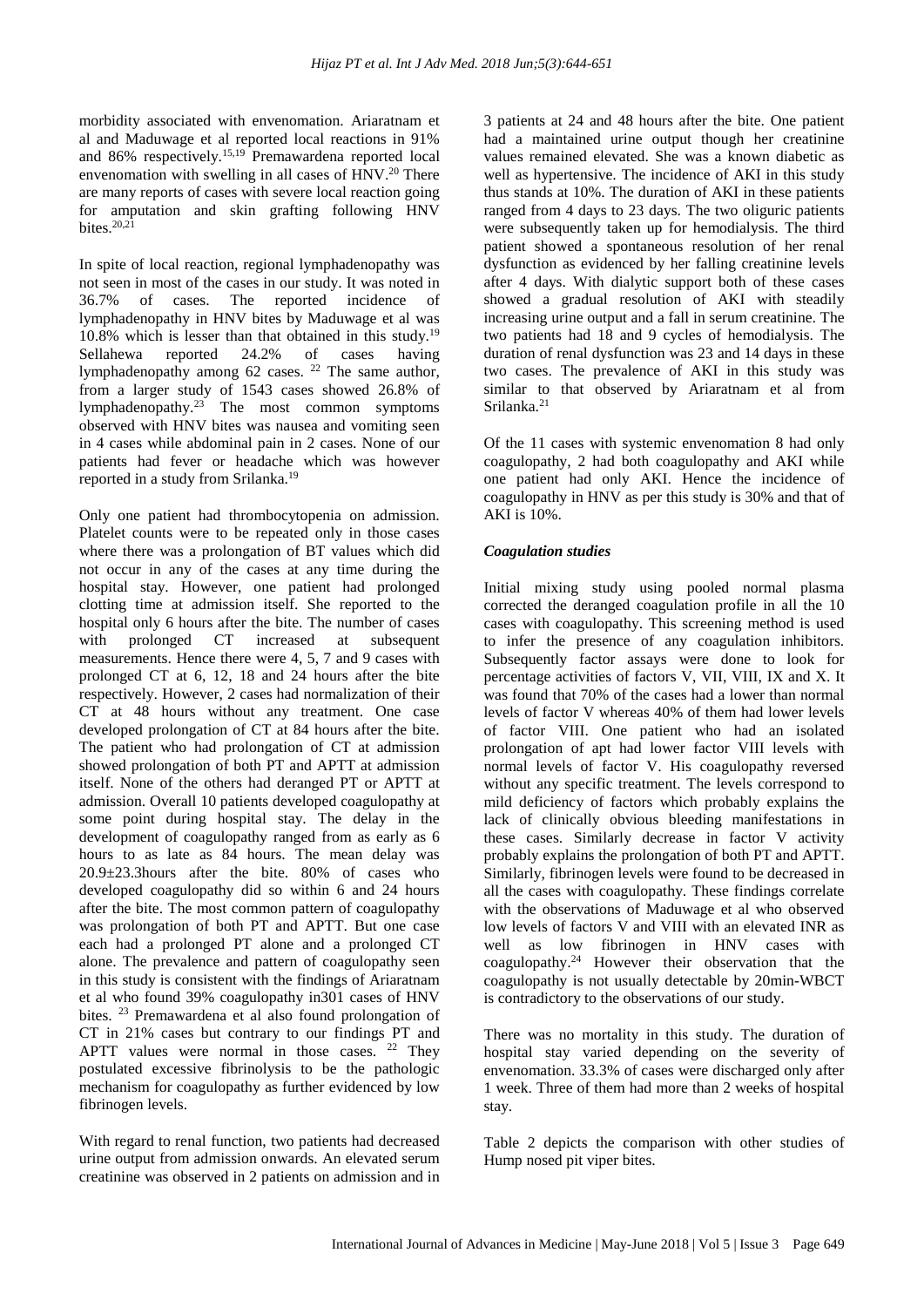| <b>Author</b>   | This study                    | Wijewatha et al                           | <b>Sellahawa</b>          | <b>Premawardhana</b><br>et al | <b>Ariaratnam</b><br>et al                   | <b>Maduwage et</b><br><b>al</b>         |
|-----------------|-------------------------------|-------------------------------------------|---------------------------|-------------------------------|----------------------------------------------|-----------------------------------------|
| Period of study | April 2014-<br>September 2015 | 1990-2008                                 | June-<br>December<br>1993 | August 1995-July<br>1996      | Not known                                    | July 2008-<br>2010                      |
| Number of cases | 30                            | 1543                                      | 62                        | 56                            | 301                                          | 114 (HNV 93)                            |
| Local reaction  | 94%                           | 100%                                      | 100%                      | 100%                          | 91%                                          | 86%                                     |
| Lymphadenopathy | 37%                           | 26.8%                                     | 24.2%                     | Not mentioned                 | <b>Not</b><br>mentioned                      | 10.8%                                   |
| Coagulopathy    | 33.3%                         | 3.8%                                      | 0%                        | 21.4%                         | 39%                                          | 4.3%                                    |
| AKI             | 10%                           | 0%                                        | 0%                        | 0%                            | 10%                                          | 1%                                      |
| Other features  | None                          | Ophthalmoplegia,<br>coma.<br>shock (rare) | None                      | None                          | Spontaneous<br>systemic<br>bleeding<br>(18%) | Fever<br>$(10.7\%)$ ,<br>headache (14%) |
| Mortality       | $0\%$                         | 0.1%                                      | $0\%$                     | $0\%$                         | 1.7%                                         | $0\%$                                   |

**Table 2: Comparison with other studies of Hump nosed pit viper bites.**

Limitation of the study is the small sample size. Strength of the study is that it is a well conducted study.Pit viper bites were confirmed by identifying the snake and the laboratory parameters to establish coagulopathy also included.

#### **CONCLUSION**

To conclude we noticed that hump nosed viper bites are more common than expected in this part of the country. The most common clinical consequence observed was local envenomation which had instigated significant morbidity. Though it may result in significant envenomation, at present ASV is not available to treat these patients. Hence future studies needed in developing ASV effective against hump nosed pit viper.

# **ACKNOWLEDGEMENTS**

Authors would like to acknowledge Prof K. B. Mohan, Prof. Susheela J. Innah and Dr. Aboobacker Mohammed Rafi their invaluable contribution. Authors also would like to thank Mr. Sandeep Das and Mr. Rajkumar, research scholars at KFRI, Peechi for taking pains in identifying the preserved snake specimens

*Funding: No funding sources Conflict of interest: None declared Ethical approval: The study was approved by the Institutional Ethics Committee*

#### **REFERENCES**

- 1. World Health Organization Rabies and envenomings. A neglected public health issue: Report of a consultative meeting. 2007 Geneva: WHO.
- 2. Kasturiratne A, Wickremasinghe A, de Silva N, Gunawardena N, Pathmeswaran A, Premaratna R et al. The global burden of snakebite: a literature

analysis and modelling based on regional estimates of envenoming and deaths. PLoS Med. 2008;5(11):218.

- 3. Swaroop S, Grab B. Snakebite mortality in the world. Bull World Health Organ. 1954;10(1):35-76.
- 4. Whitaker R, Captain A. Snakes of India: The Field Guide. Chennai: Draco Books; Hard cover First Reprint edition; 2008.
- 5. Warrell DA. Snake bite: a neglected problem in twenty-first century India. Natl Med J India. 2011;24(6):321-4.
- 6. Simpson ID, Norris RL. Snakes of Medical Importance in India: Is the Concept of the "Big 4" Still Relevant and Useful? Wilderness Environ Med. 2007;18(1):2–9.
- 7. Sellahewa K. Hump-nosed Pit Viper Bite in Sri Lanka? Unravelling an Enigma. J Trop Dis. 2013;01-03.
- 8. Shivanthan MC, Yudhishdran J, Navinan R, Rajapakse S. Hump-nosed viper bite: an important but under-recognized cause of systemic envenoming. J Venom Anim Toxins Incl Trop Dis. 2014;20:24.
- 9. Joseph JK, Simpson ID, Menon NC, Jose MP, Kulkarni KJ, Raghavendra GB et al. First authenticated cases of life-threatening envenoming by the hump-nosed pit viper (Hypnale hypnale) in India.Trans R Soc Trop Med Hyg. 2007;101:85-90.
- 10. Kumar V, Sabitha P. Inadequacy of present polyspecific anti snakevenom: a study from Central Kerala. Indian J Pediatr. 2011;78(10):1225-8.
- 11. Sajeeth TO, D'souza CJM, Sharath BK. Snake bite incidence in Hassan District, 2003. A report submitted to University of Mysore, Mysore, India.
- 12. Patil T, Paithankar M, Patil M, Chaudhari T, Gulhane R. Predictors of mortality in patients of poisonous snake bite: Experience from a tertiary care hospital in Central India. Int J Crit Illn Inj Sci. 2014;4(2):101.